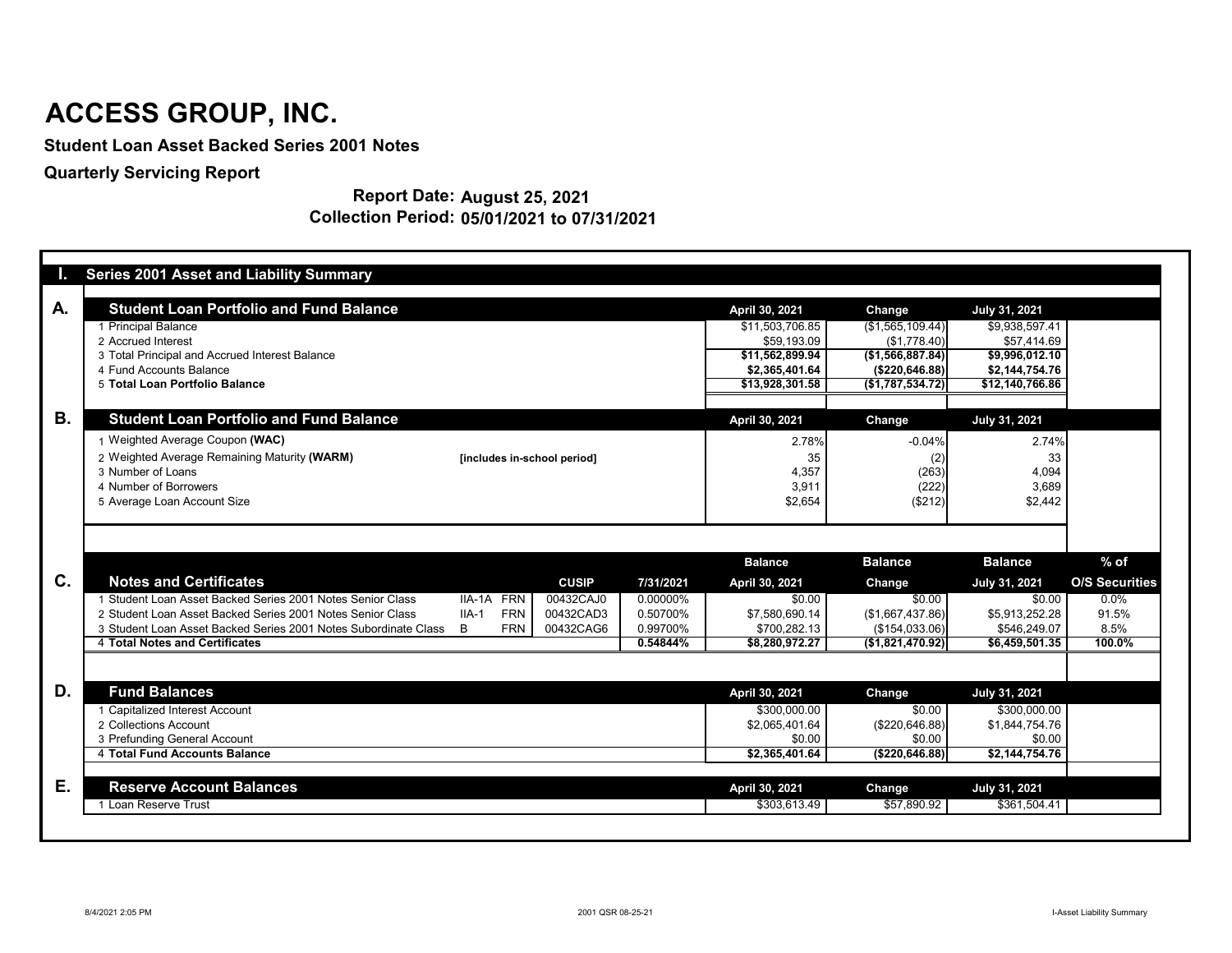#### **Student Loan Asset Backed Series 2001 Notes**

### **Quarterly Servicing Report**

#### **August 25, 2021 05/01/2021 to 07/31/2021 Report Date: Collection Period:**

| Ш. | <b>Series 2001 Transactions and Accruals</b>                |               |                  |
|----|-------------------------------------------------------------|---------------|------------------|
|    |                                                             |               |                  |
| А. | <b>Student Loan Cash Principal Activity</b>                 | July 31, 2021 |                  |
|    | <b>Borrower Payments - Total</b><br>-1                      |               | (\$1,547,303.28) |
|    | <b>Claim Payments</b><br>2                                  |               | \$0.00           |
|    | Refunds<br>3                                                |               | \$0.00           |
|    | <b>Reversals</b><br>4                                       |               | \$0.00           |
|    | 5a New Acquisitions - Principal                             | \$0.00        |                  |
|    | 5b Cancellations - Principal                                | \$0.00        |                  |
|    | 5c New Acquisitions - Sale Transfers                        | \$0.00        |                  |
|    | 5d New Acquisitions - Repurchases                           | \$0.00        |                  |
|    | New Acquisitions - Total<br>5                               |               | \$0.00           |
|    | <b>Total Cash Principal Activity</b><br>6                   |               | (\$1,547,303.28) |
|    |                                                             |               |                  |
|    |                                                             |               |                  |
| Β. | <b>Student Loan Non-Cash Principal Activity</b>             |               |                  |
|    | <b>Capitalized Interest</b><br>1                            |               | \$297.76         |
|    | New Acquisitions/Cancellations - Fees<br>$\overline{c}$     |               | \$0.00           |
|    | <b>Capitalized Guarantee Fees</b><br>3                      |               | \$0.00           |
|    | 4a Small Balance and Other Adjustments                      | (\$126.70)    |                  |
|    | 4b Adjustments - Write-offs                                 | (\$17,977.22) |                  |
|    | <b>Total Adjustments</b><br>4                               |               | (\$18,103.92)    |
|    | <b>Total Non-Cash Principal Activity</b><br>$5\phantom{.0}$ |               | (\$17,806.16)    |
|    |                                                             |               |                  |
|    |                                                             |               |                  |
| C. | <b>Total Student Loan Principal Activity</b>                |               | (\$1,565,109.44) |
|    |                                                             |               |                  |
|    |                                                             |               |                  |
|    |                                                             |               |                  |
| D. | <b>Student Loan Cash Interest Activity</b>                  |               |                  |
|    | <b>Borrower Payments - Total</b><br>1                       |               | (\$77,688.40)    |
|    | <b>Claim Payments</b><br>$\overline{2}$                     |               | \$0.00           |
|    | 3a New Acquisitions - Sale Transfers                        | \$0.00        |                  |
|    | 3b New Acquisitions - Repurchases                           | \$0.00        |                  |
|    | <b>New Acquisitions</b><br>3                                |               | \$0.00           |
|    | <b>Other Adjustments</b><br>4                               |               | \$0.00           |
|    | <b>Total Cash Interest Activity</b><br>5                    |               | ( \$77,688.40)   |
|    |                                                             |               |                  |
| Е. | <b>Student Loan Non-Cash Interest Activity</b>              |               |                  |
|    | <b>Borrower Accruals</b><br>-1                              |               | 74,877.90        |
|    | <b>Capitalized Interest</b><br>$\overline{2}$               |               | (\$297.76)       |
|    | 3a Small Balance and Other Adjustments                      | (\$283.75)    |                  |
|    | 3b Adjustments - Write-offs                                 | (\$837.21)    |                  |
|    | <b>Total Adjustments</b><br>3                               |               | (\$1,120.96)     |
|    | Fee Accruals<br>4                                           |               | \$2,450.82       |
|    | <b>Total Non-Cash Interest Activity</b><br>5                |               | \$75,910.00      |
|    |                                                             |               |                  |
| F. | <b>Total Student Loan Interest Activity</b>                 |               |                  |
|    |                                                             |               | (\$1,778.40)     |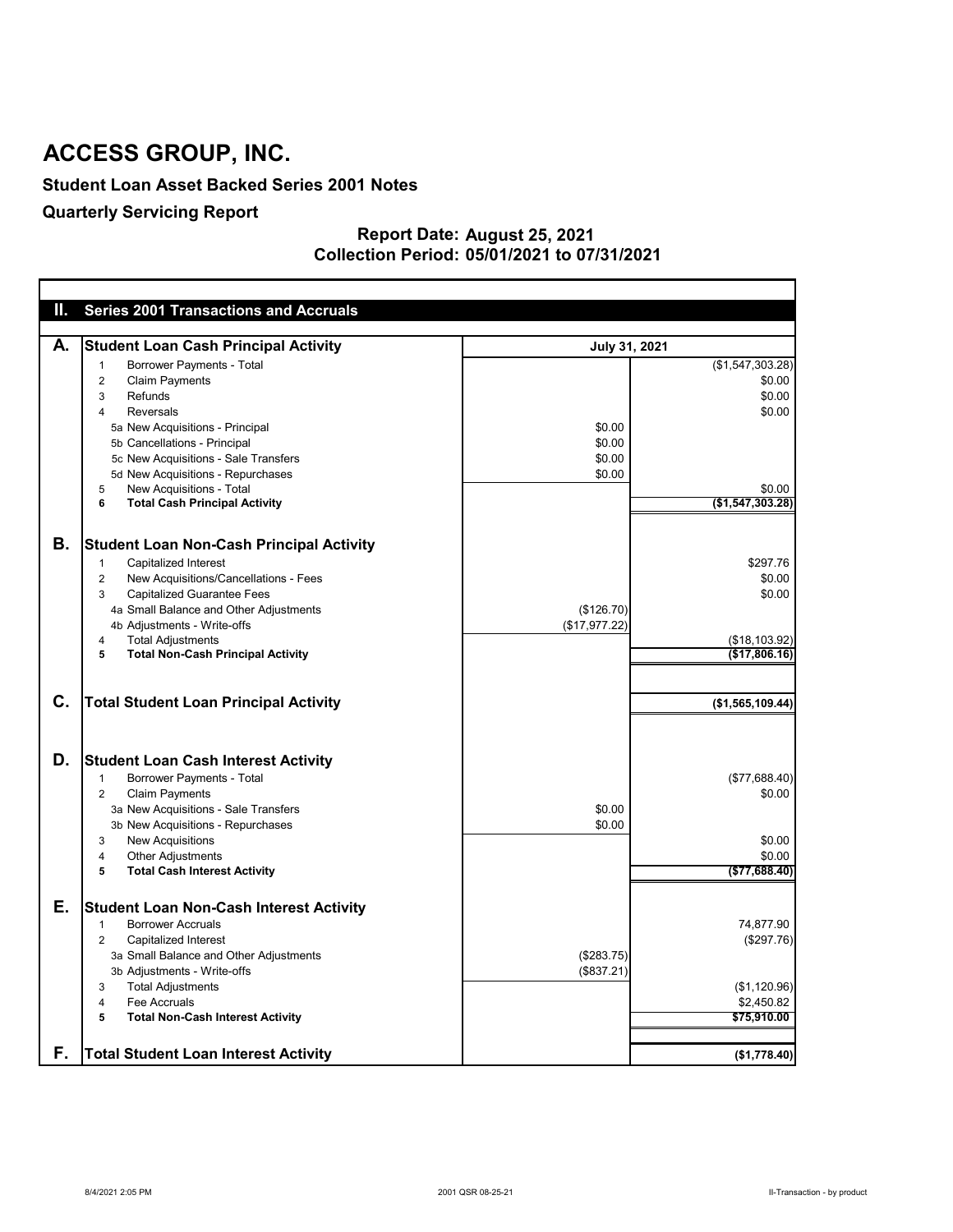**Student Loan Asset Backed Series 2001 Notes**

**Quarterly Servicing Report**

| Ш.        | <b>Series 2001 Collection Fund Activity</b>                                               |                  |                                   |                                       |
|-----------|-------------------------------------------------------------------------------------------|------------------|-----------------------------------|---------------------------------------|
| A.        | <b>Collection Fund</b>                                                                    | July 31, 2021    |                                   |                                       |
|           | 1 Beginning Balance                                                                       | \$1,870,459.40   |                                   |                                       |
|           | 2 Transfers to Other Funds                                                                | (\$1,870,459.40) |                                   |                                       |
|           | 3 Payments Received                                                                       | \$1,631,730.81   |                                   |                                       |
|           | 4 Payments Due                                                                            | \$0.00           |                                   |                                       |
|           | 5 Guarantee Fee Payment to Loan Reserve Trust                                             | \$0.00           |                                   |                                       |
|           | 6 Guarantee Payments of Principal                                                         | \$17,977.22      |                                   |                                       |
|           | 7 Guarantee Payments of Interest                                                          | \$755.71         |                                   |                                       |
|           | 8 Misc. Payments Received/Due                                                             | \$0.00           |                                   |                                       |
|           | 9 Sale Proceeds/Repurchases                                                               | \$0.00           |                                   |                                       |
|           | 10 Earnings                                                                               | \$22.30          |                                   |                                       |
|           | 11 Recoveries                                                                             | \$6,065.61       |                                   |                                       |
|           | 12 Counterparty Swap Payments                                                             | \$0.00           |                                   |                                       |
|           | 13 Transfers from Other Funds                                                             | \$0.00           |                                   |                                       |
|           | <b>14 Ending Balance</b>                                                                  | \$1,656,551.65   |                                   |                                       |
|           |                                                                                           |                  |                                   |                                       |
| <b>B.</b> | <b>Required Payments Under Waterfall</b>                                                  | <b>Payment</b>   | <b>Distribute from Collection</b> | <b>Transfer/Used from Other Funds</b> |
|           | 1a Administrative Allowance                                                               | \$28,759.27      | \$28,759.27                       | \$0.00                                |
|           | 1b Trustee Fees                                                                           | \$3,750.00       | \$3,750.00                        | \$0.00                                |
|           | 2 Payment of Interest Distribution Amount on Senior Notes or Senior Obligations           | \$7,661.60       | \$7,661.60                        | \$0.00                                |
|           | 3 Payment of Guarantee Fee due to Loan Reserve Trust                                      | \$0.00           | \$0.00                            | \$0.00                                |
|           | 4 Payment of Interest Distribution Amount on Subordinate Note                             | \$1,391.78       | \$1,391.78                        | \$0.00                                |
|           | 5a Payment of Principal Distribution Amount on Senior Notes or Senior Obligations         | \$1,478,417.12   | \$1,478,417.12                    | \$0.00                                |
|           | 5b Payment of Principal Distribution Amount on Subordinate note (if no trigger in effect) | \$136,571.88     | \$136,571.88                      | \$0.00                                |
|           | 6 Payment to Group I to cover insufficient funding for clauses 1 thru 4                   | \$0.00           | \$0.00                            | \$0.00                                |
|           | 7 Payment of Interest due Subordinate Note (Note Interest Trigger in effect)              | \$0.00           | \$0.00                            | \$0.00                                |
|           | 8 Payment to Group I to cover insufficient funding for interest due Subordinate note      | \$0.00           | \$0.00                            | \$0.00                                |
|           | 9 Excess to Access Group, Inc.                                                            | \$0.00           | \$0.00                            | \$0.00                                |
|           | <b>Total Payments</b>                                                                     | \$1,656,551.65   | \$1,656,551.65                    | \$0.00                                |
|           |                                                                                           |                  |                                   |                                       |

| nsfer/Used from Other Funds |                  |
|-----------------------------|------------------|
|                             | \$0.00           |
|                             | \$0.00           |
|                             | \$0.00           |
|                             | \$0.00           |
|                             | \$0.00           |
|                             | \$0.00           |
|                             | \$0.00           |
|                             | \$0.00           |
|                             | \$0.00           |
|                             | \$0.00<br>\$0.00 |
|                             | \$0.00           |
|                             |                  |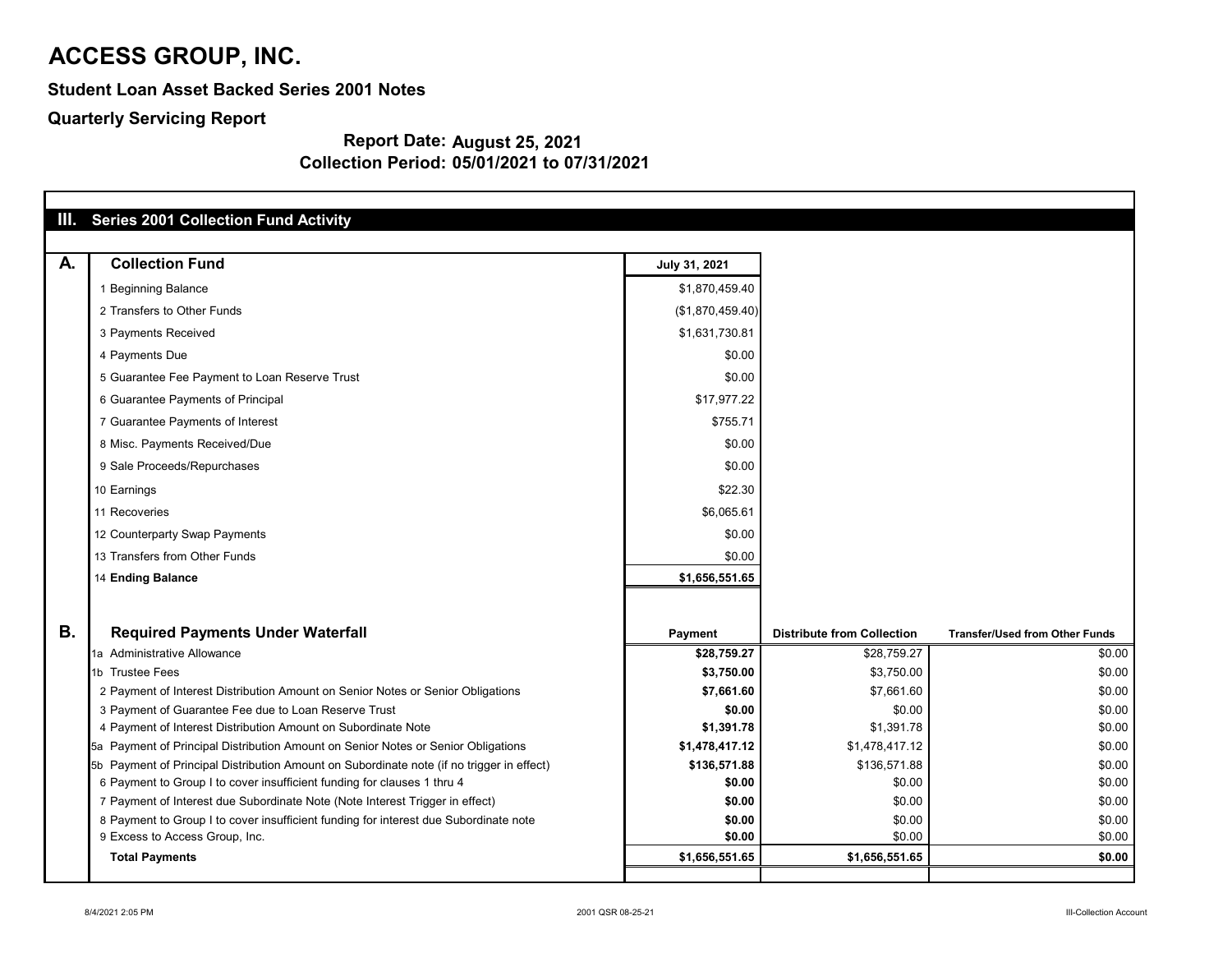**Student Loan Asset Backed Series 2001 Notes**

**Quarterly Servicing Report**

| IV.       |               | Series 2001 Notes Waterfall for Distributions                                                                                                                                                                                                                                                                                                    |                                                  |                                   |                                    |
|-----------|---------------|--------------------------------------------------------------------------------------------------------------------------------------------------------------------------------------------------------------------------------------------------------------------------------------------------------------------------------------------------|--------------------------------------------------|-----------------------------------|------------------------------------|
|           |               |                                                                                                                                                                                                                                                                                                                                                  |                                                  | Remaining<br><b>Funds Balance</b> | <b>CAPI Account</b><br><b>Used</b> |
|           |               |                                                                                                                                                                                                                                                                                                                                                  |                                                  |                                   |                                    |
| A.        |               | <b>Total Available Funds (Collection Fund Account)</b>                                                                                                                                                                                                                                                                                           | \$1,656,551.65                                   | \$1,656,551.65                    | \$0.00                             |
| <b>B.</b> | <b>First</b>  | <b>Administration Funds</b>                                                                                                                                                                                                                                                                                                                      | \$32,509.27                                      | \$1,624,042.38                    | \$0.00                             |
| C.        | Second        | Payment of Interest Distribution Amount on Senior Notes or Senior Obligations:                                                                                                                                                                                                                                                                   |                                                  |                                   |                                    |
|           |               | 1 Student Loan Asset Backed Series 2001 Notes Senior Class IIA-1 [FRN]                                                                                                                                                                                                                                                                           | \$7,661.60                                       | \$1,616,380.78                    | \$0.00                             |
|           |               | 2 Student Loan Asset Backed Series 2001 Notes Senior Class IIA-1A [FRN]                                                                                                                                                                                                                                                                          | \$0.00                                           | \$1,616,380.78                    | \$0.00                             |
|           |               | 3 Total Interest Distribution on Senior Notes or Obligations:                                                                                                                                                                                                                                                                                    | \$7,661.60                                       |                                   |                                    |
| D.        | <b>Third</b>  | <b>Payment of Guarantee Fees</b>                                                                                                                                                                                                                                                                                                                 | \$0.00                                           | \$1,616,380.78                    | \$0.00                             |
|           |               |                                                                                                                                                                                                                                                                                                                                                  |                                                  |                                   |                                    |
| Ε.        | <b>Fourth</b> | <b>Payment of Interest Distribution Amount on Subordinate Note</b>                                                                                                                                                                                                                                                                               |                                                  |                                   |                                    |
|           |               | 1 Student Loan Asset Backed Series 2001 Notes Subordinate Class IIB [FRN]                                                                                                                                                                                                                                                                        | \$1,391.78                                       | \$1,614,989.00                    | \$0.00                             |
|           |               | Total Interest Distribution Amount on Subordinate Note                                                                                                                                                                                                                                                                                           | \$1,391.78                                       |                                   |                                    |
| F.        | <b>Fifth</b>  | <b>Payment of Principal Distribution Amount on Senior Notes or Other Obligations</b><br>1 Payment of Principal Distribution Amount on Senior Notes or Senior Obligations<br>2 Payment of Principal Distribution Amount on Subordinate Note (if no trigger in effect)<br>Total Principal Distribution Amount on Senior Notes or Other Obligations | \$1,478,417.12<br>\$136,571.88<br>\$1,614,989.00 | \$136,571.88<br>\$0.00            | \$0.00<br>\$0.00                   |
|           |               |                                                                                                                                                                                                                                                                                                                                                  |                                                  |                                   |                                    |
| G.        | <b>Sixth</b>  | Payment to Group I to cover insufficient funding for clauses 1 thru 4                                                                                                                                                                                                                                                                            | \$0.00                                           | \$0.00                            | \$0.00                             |
| Η.        |               | Seventh   Payment of Interest due Subordinate Note (Note Interest Trigger in effect)                                                                                                                                                                                                                                                             | \$0.00                                           | \$0.00                            | \$0.00                             |
|           |               |                                                                                                                                                                                                                                                                                                                                                  |                                                  |                                   |                                    |
| I.        | Eighth        | Payment to Group I to cover insufficient funding for interest due Subordinate note                                                                                                                                                                                                                                                               | \$0.00                                           | \$0.00                            | \$0.00                             |
|           |               |                                                                                                                                                                                                                                                                                                                                                  |                                                  |                                   |                                    |
| J.        | <b>Ninth</b>  | Excess to Access Group, Inc.                                                                                                                                                                                                                                                                                                                     | \$0.00                                           | \$0.00                            | \$0.00                             |
|           |               |                                                                                                                                                                                                                                                                                                                                                  |                                                  |                                   |                                    |
|           |               |                                                                                                                                                                                                                                                                                                                                                  |                                                  |                                   |                                    |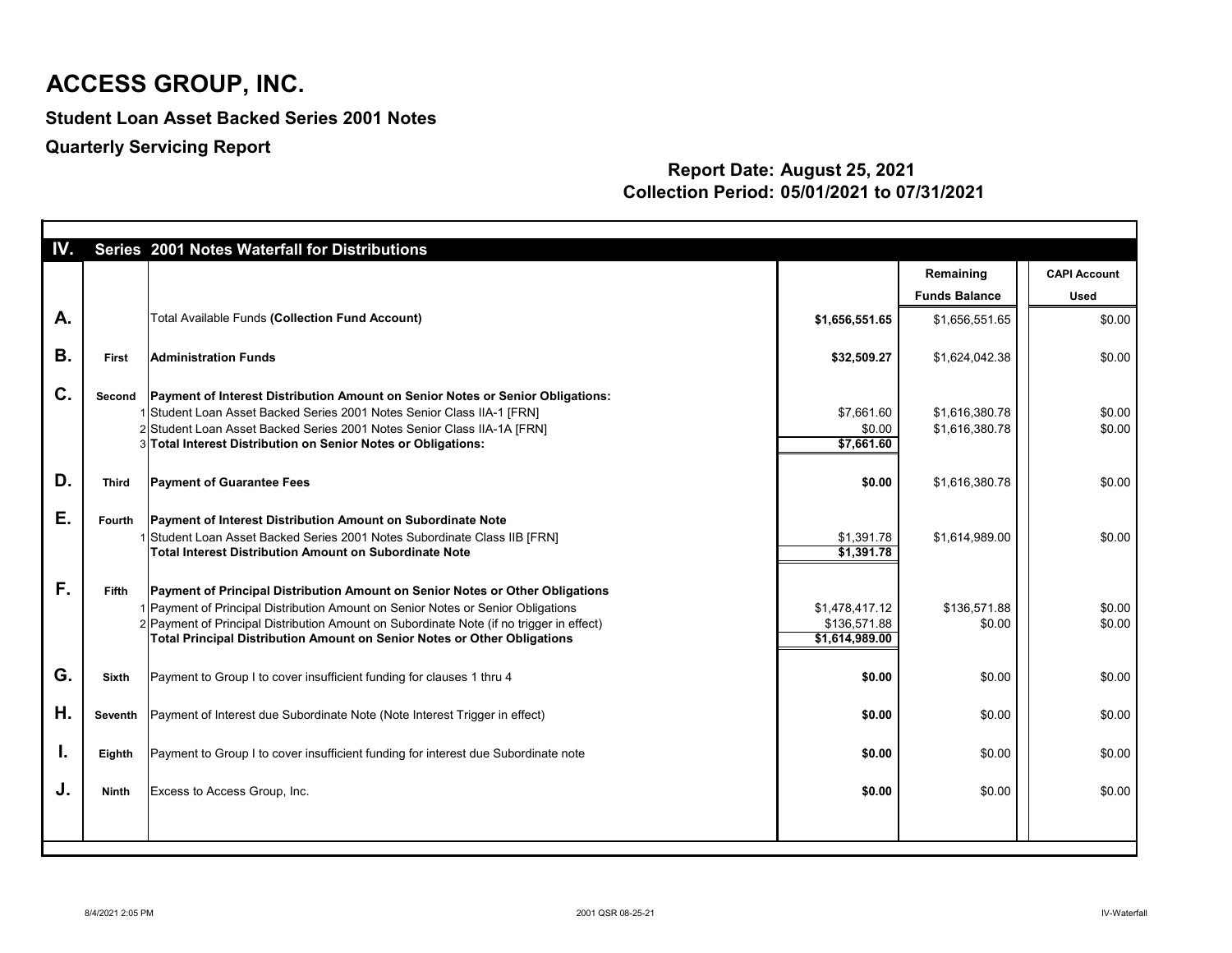**Student Loan Asset Backed Series 2001 Notes**

**Quarterly Servicing Report**

|           |                                         | <b>Number</b> | <b>Dollar</b>  | $%$ of           |
|-----------|-----------------------------------------|---------------|----------------|------------------|
| А.        | <b>Loan Type Distribution:</b>          | of Loans      | \$ Amount      | <b>Portfolio</b> |
|           | 1 Bar Exam                              | 413           | \$267,034.69   | 2.69%            |
|           | 2 Business Access                       | 40            | \$68,391.64    | 0.69%            |
|           | 3 Continuing Education                  |               | \$2,218.88     | 0.02%            |
|           | 4 Dental Access                         | 71            | \$248,724.35   | 2.50%            |
|           | 5 Graduate Access                       | 117           | \$315,378.14   | 3.17%            |
|           | 6 Health Access                         | 93            | \$246,369.08   | 2.48%            |
|           | 7 International                         | 7             | \$148,583.06   | 1.50%            |
|           | 8 Law Access                            | 3,234         | \$8,263,739.48 | 83.15%           |
|           | 9 Medical Access                        | 52            | \$213,564.08   | 2.15%            |
|           | 10 Residency                            | 66            | \$164,594.01   | 1.66%            |
|           | 11 Total By Loan Type Distribution      | 4,094         | \$9,938,597.41 | 100.00%          |
|           |                                         |               |                |                  |
| <b>B.</b> | <b>Borrower Status Distribution:</b>    |               |                |                  |
|           | 1 In-School                             |               | \$9,478.00     | 0.10%            |
|           | 2 Grace                                 | 0             | \$0.00         | 0.00%            |
|           | 3 Deferment                             | 0             | \$0.00         | 0.00%            |
|           | 4 Forbearance                           | 13            | \$59,750.00    | 0.60%            |
|           | 5 Repayment                             | 4,074         | \$9,854,826.12 | 99.16%           |
|           | 6 Interim Charge-Offs                   | 6             | \$14,543.29    | 0.15%            |
|           | 7 Total By Borrower Status Distribution | 4,094         | \$9,938,597.41 | 100.00%          |
| C.        |                                         |               |                |                  |
|           | <b>School Type Distribution:</b>        |               |                |                  |
|           | 1 Graduate/First Professional           | 4,094         | \$9,938,597.41 | 100.00%          |
|           | 2 Total By School Type Distribution     | 4,094         | \$9,938,597.41 | 100.00%          |
|           |                                         |               |                |                  |
|           |                                         |               |                |                  |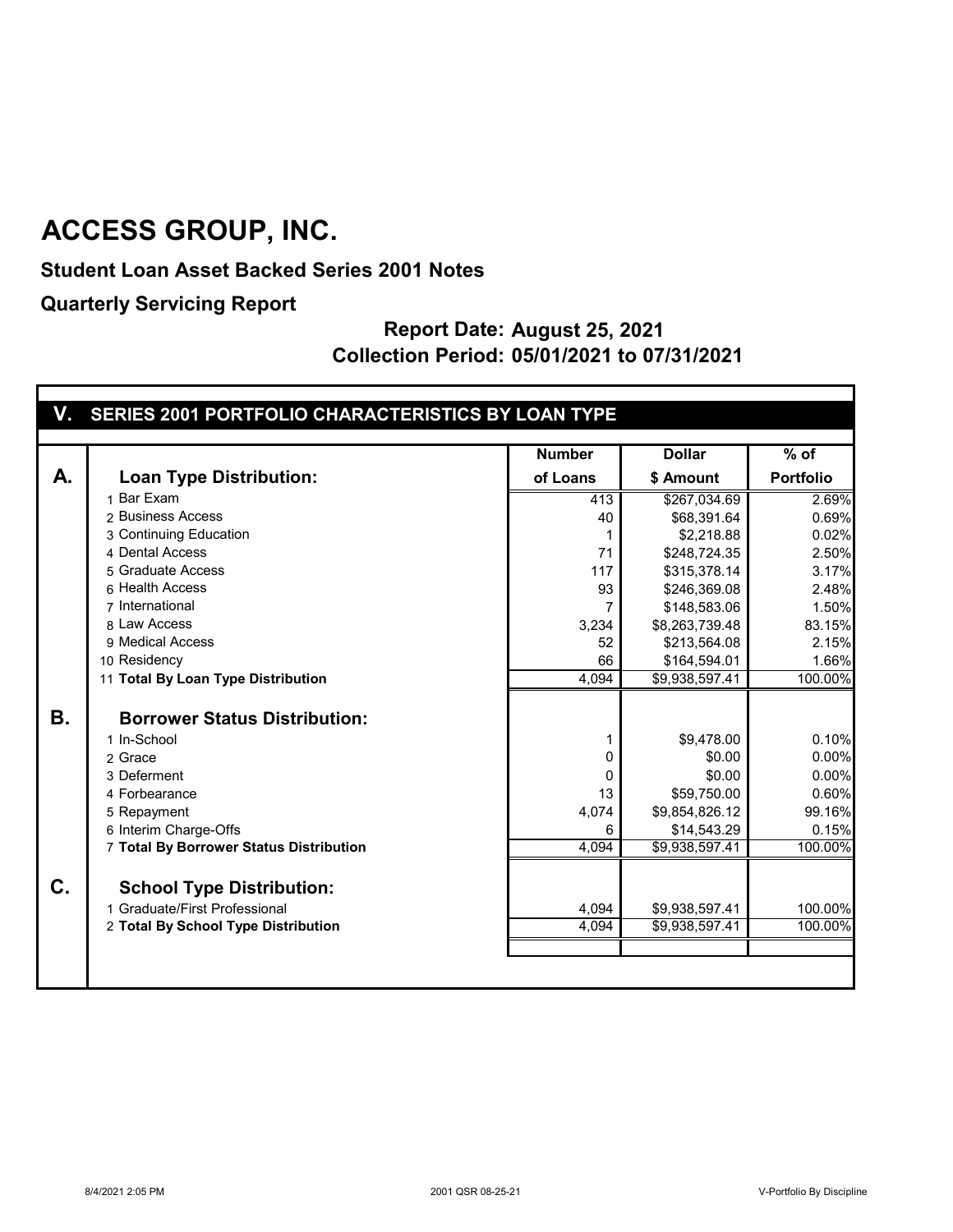#### **Student Loan Asset Backed Series 2001 Notes**

#### **Quarterly Servicing Report**

| VI. SERIES 2001 NOTES TRIGGER AND STEPDOWN                                        |                               |
|-----------------------------------------------------------------------------------|-------------------------------|
|                                                                                   |                               |
|                                                                                   |                               |
|                                                                                   |                               |
| <b>Subordinate Note Interest Trigger</b>                                          | Triggered?                    |
| In effect from Prior Quarter? (Yes = Triggered, No = Not Triggered)               | <b>NO</b>                     |
|                                                                                   |                               |
| <b>Total Notes Remaining</b>                                                      | $\overline{(\$6,459,501.35)}$ |
| Add Aggregate Principal Balance Balance                                           | \$9,938,597.41                |
| Add Borrower Interest to be Capitalized                                           | \$10,245.98                   |
| Add Prefunding Account Balance                                                    | \$0.00                        |
| Add Total Note Principal Payment Per Waterfall                                    | \$1,614,989.00                |
| Add Capitalized Interest Account as of Current Distribution Date                  | \$300,000.00                  |
| Over / (Under) collateralization                                                  | \$5,404,331.04                |
|                                                                                   |                               |
| Does Sub Note Trigger remain in effect after this Quarterly Distribution?         | <b>NO</b>                     |
| <b>Senior Notes Remaining</b>                                                     | $\overline{(\$5,913,252.28)}$ |
| Add Aggregate Principal Balance Balance                                           | \$9,938,597.41                |
| Add Borrower Interest to be Capitalized                                           | \$10,245.98                   |
| Add Prefunding Account Balance                                                    | \$0.00                        |
| Add Senior Note Principal Payment Per Waterfall                                   | \$1,478,417.12                |
| Add Capitalized Interest Account as of Current Distribution Date                  | $\frac{1}{2}300,000.00$       |
| Over / (Under) collateralization                                                  | \$5,814,008.23                |
| Is Sub Note Interest Trigger in effect?                                           | <b>NO</b>                     |
| <b>Step Down Date</b>                                                             | Triggered?                    |
| If Senior Notes are \$0 (Yes = Triggered, No = Not Triggered)                     | <b>NO</b>                     |
| Fifth Anniversary achieved? (Yes = Triggered, No = Not Triggered)                 | <b>YES</b>                    |
| Step Down Date in Effect? (Yes = Triggered, No = Not Triggered)                   | <b>YES</b>                    |
| <b>Cumulative Default Ratio Trigger</b>                                           |                               |
| <b>Actual Cumulative Default Ratio</b>                                            | 13.71%                        |
| Cumulative default ratio trigger                                                  | Triggered if > 17.00%         |
| Cumulative default ratio exceeded (Yes = Triggered, No = Not Triggered)           | <b>NO</b>                     |
| <b>Subordinate Note Principal Trigger</b>                                         | Triggered?                    |
| Subordinate Note Interest Trigger Occurred? (Yes = Triggered, No = Not Triggered) | <b>NO</b>                     |
| Cumulative Default Trigger Occurred? (Yes = Triggered, No = Not Triggered)        | <b>NO</b>                     |
| Is Sub Note Principal Trigger in effect?                                          | <b>NO</b>                     |
|                                                                                   |                               |
|                                                                                   |                               |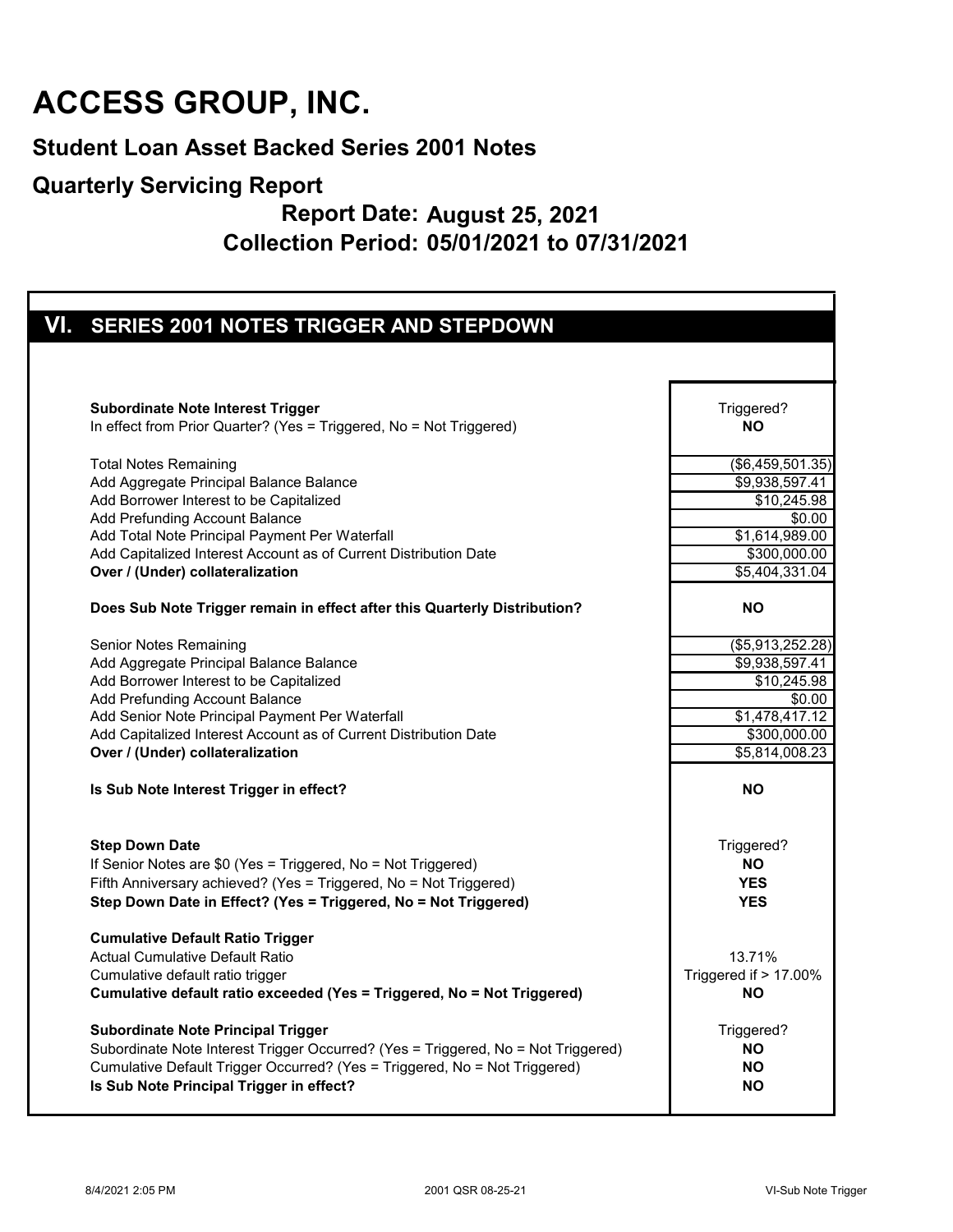#### **Student Loan Asset Backed Series 2001 Notes**

#### **Quarterly Servicing Report**

| VII. | Series 2001 Notes Portfolio Summary Report                                                                                                                                                                                 |                                                                            |
|------|----------------------------------------------------------------------------------------------------------------------------------------------------------------------------------------------------------------------------|----------------------------------------------------------------------------|
|      |                                                                                                                                                                                                                            |                                                                            |
| А.   | 1 ABS Notes Outstanding                                                                                                                                                                                                    | \$6,459,501                                                                |
| В.   | 1 Total Principal Balance<br>2 Total Fund Accounts Balance<br>3 Total Principal and Accrued Interest Balance<br>4 Number of Loans                                                                                          | \$9,938,597<br>\$2,144,755<br>\$9,996,012<br>4,094                         |
|      | 5 Number of Borrowers                                                                                                                                                                                                      | 3,689                                                                      |
| C.   | 1 Borrower Payments- Principal<br>2 Borrower Payments- Interest                                                                                                                                                            | \$1,547,303<br>\$77,688                                                    |
| D.   | 1 Necessary Funds Transfer to Meet Obligations                                                                                                                                                                             | \$0                                                                        |
|      | 2 Administration Fees                                                                                                                                                                                                      | \$28,759                                                                   |
|      | 3 Cash Release to Access Group, Inc.                                                                                                                                                                                       | \$0                                                                        |
| Е.   | 1 Loan Reserve Trust<br>2 Weighted Average Coupon (WAC)<br>3 Weighted Average Remaining Maturity (WARM)                                                                                                                    | \$361,504<br>2.74%<br>33                                                   |
| F.   | 1 Senior Notes Outstanding<br>2 Subordinate Notes Outstanding<br>3 Senior Notes Principal Distribution<br>4 Subordinate Notes Principal Distribution<br>5 Senior Asset Percentage<br>6 Senior Subordinate Asset Percentage | \$5,913,252<br>\$546,249<br>\$1,667,438<br>\$154,033<br>205.29%<br>187.93% |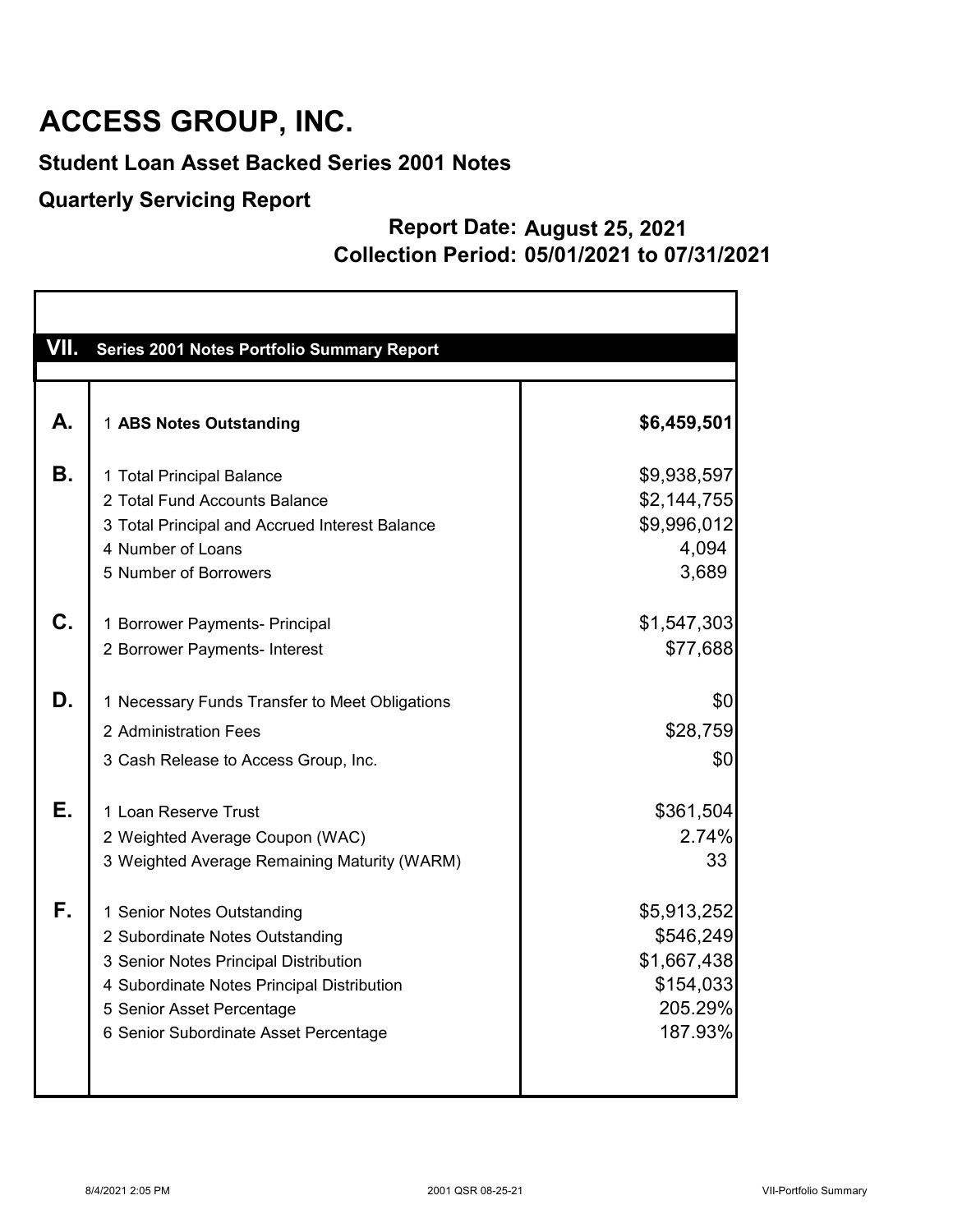**Student Loan Asset Backed Series 2001 Notes**

#### **Quarterly Servicing Report**

**Report Date: August 25, 2021**

**Collection Period: 05/01/2021 to 07/31/2021**

|           | <b>Status</b>                                     | # of Loans  | Amount (\$)                  | Percentage (%) |
|-----------|---------------------------------------------------|-------------|------------------------------|----------------|
|           | <b>INTERIM:</b>                                   |             | <b>Includes Accrued Int.</b> |                |
| А.        | In-School                                         |             |                              |                |
|           | Current                                           | 1           | \$18,319.91                  | 0.18%          |
| <b>B.</b> | <b>Grace</b>                                      |             |                              |                |
|           | Current                                           | 0           | \$0.00                       | 0.00%          |
| C.        | <b>TOTAL INTERIM</b>                              | $\mathbf 1$ | \$18,319.91                  | 0.18%          |
| D.        | <b>REPAYMENT:</b>                                 |             |                              |                |
|           | <b>Active</b>                                     |             |                              |                |
|           | Current                                           | 3,711       | \$8,627,090.89               | 86.31%         |
|           | 1-29 Days Delinquent                              | 271         | \$979,469.79                 | 9.80%          |
|           | 30-59 Days Delinquent                             | 48          | \$131,432.31                 | 1.31%          |
|           | 60-89 Days Delinquent                             | 16          | \$61,128.72                  | 0.61%          |
|           | 90-119 Days Delinquent<br>120-149 Days Delinquent | 15<br>8     | \$51,694.26<br>\$29,296.82   | 0.52%<br>0.29% |
|           | 150-179 Days Delinquent                           | 5           | \$21,410.19                  | 0.21%          |
|           | > 180 Days Delinquent                             | 0           | \$0.00                       | 0.00%          |
| Е.        | Deferment:                                        |             |                              |                |
|           | Current                                           | 0           | \$0.00                       | 0.00%          |
| F.        | Forbearance:                                      |             |                              |                |
|           | Current                                           | 13          | \$61,188.65                  | 0.61%          |
| G.        | Interim Charge-Offs                               | 6           | \$14,980.56                  | 0.15%          |
| Η.        | <b>TOTAL REPAYMENT</b>                            | 4,093       | \$9,977,692.19               | 99.82%         |
| I.        | <b>TOTAL PORTFOLIO</b>                            | 4,094       | \$9,996,012.10               | 100.00%        |